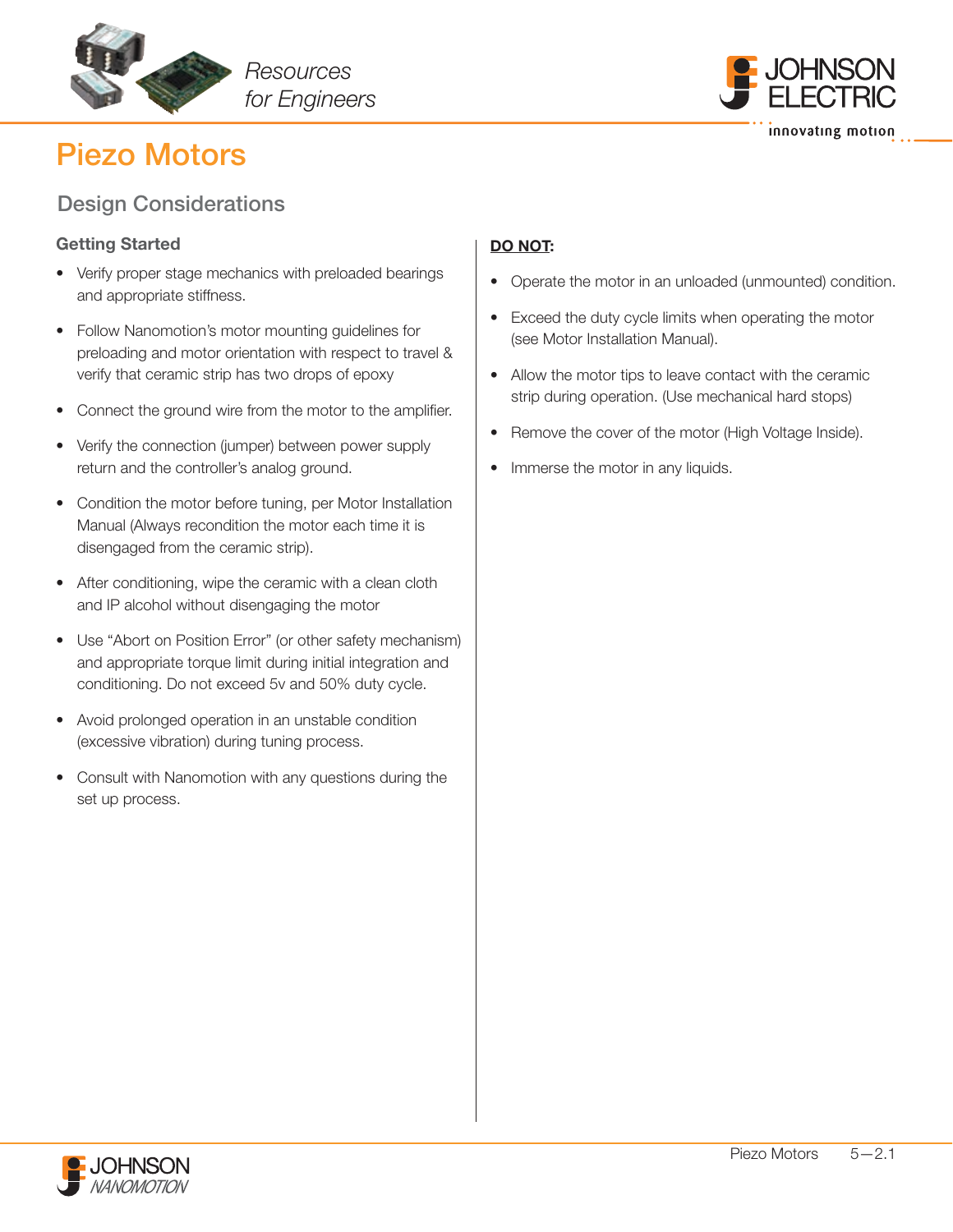



Design Considerations

## **Technical Guidelines for Using Nanomotion Motors**

### **Introduction**

Nanomotion motors provide direct drive performance for linear or rotary motion. Motion is transmitted through the contact of a ceramic finger pushing on a ceramic strip. The 'friction pair' is specifically selected to yield optimum performace with minimal wear, currently achieving 40,000 hours of operation and working in environments up to Class 10 clean rooms.

To yield the maximum performance benefits of Nanomotion's ceramic servo motors, it is important to understand the operating characteristics of the piezo ceramic elements and the impact that it has on the mechanical structure.

As a direct drive, the Nanomotion motor is sized by the basic principles of F=MA (plus the resistance of the bearing structure & the force of gravity if on an incline or vertical). While this is a basic sizing method, one must recognize that the normal force of Nanomotion's motor directly affects the starting force based on the coefficient friction of the bearing. Additionally, bearing stiffness may be impacted by the motor preload if the bearing preload is not sufficient. Good design practice requires that a proper bearing configuration and bearing preload be established for use with Nanomotion motors.

### Core Mechanical Design: Managing Normal Force

Nanomotion motors apply a normal force, into the bearing structure that is five times greater than the driving force. Simply, an HR1, which provides 1 lb. thrust, will create 5 lbs force into the bearing structure, perpendicular to motion. In addition to the normal force, there is the potential for higher acceleration forces that are placed in the same direction, impacting the bearing. Acceleration forces can easily be 2 to 3 times greater than the normal force. So, an HR1 motor, which provides 1 lb driving thrust has 5 lbs normal force and potentially 15 lbs acceleration force.

The forces applied by Nanomotion's motor require that the bearing structure (linear or rotary) have sufficient stiffness (and preload) to support the motor force. Insufficient stiffness could result in vibration transmitted to the mechanical structure, audible noise, excessive wear, and motor burning.

### Linear Bearing

To best manage the normal and acceleration forces of the Nanomotion motor, it is appropriate to have a linear bearing stiffness of 50N/µm. This is easily achievable with conventional bearings that are readily available on the market. From a linear bearing perspective we will consider crossed roller bearings and linear recirculating guides. But, it is perfectly appropriate to consider air bearings and other mechanical bearings that provide the appropriate stiffness.

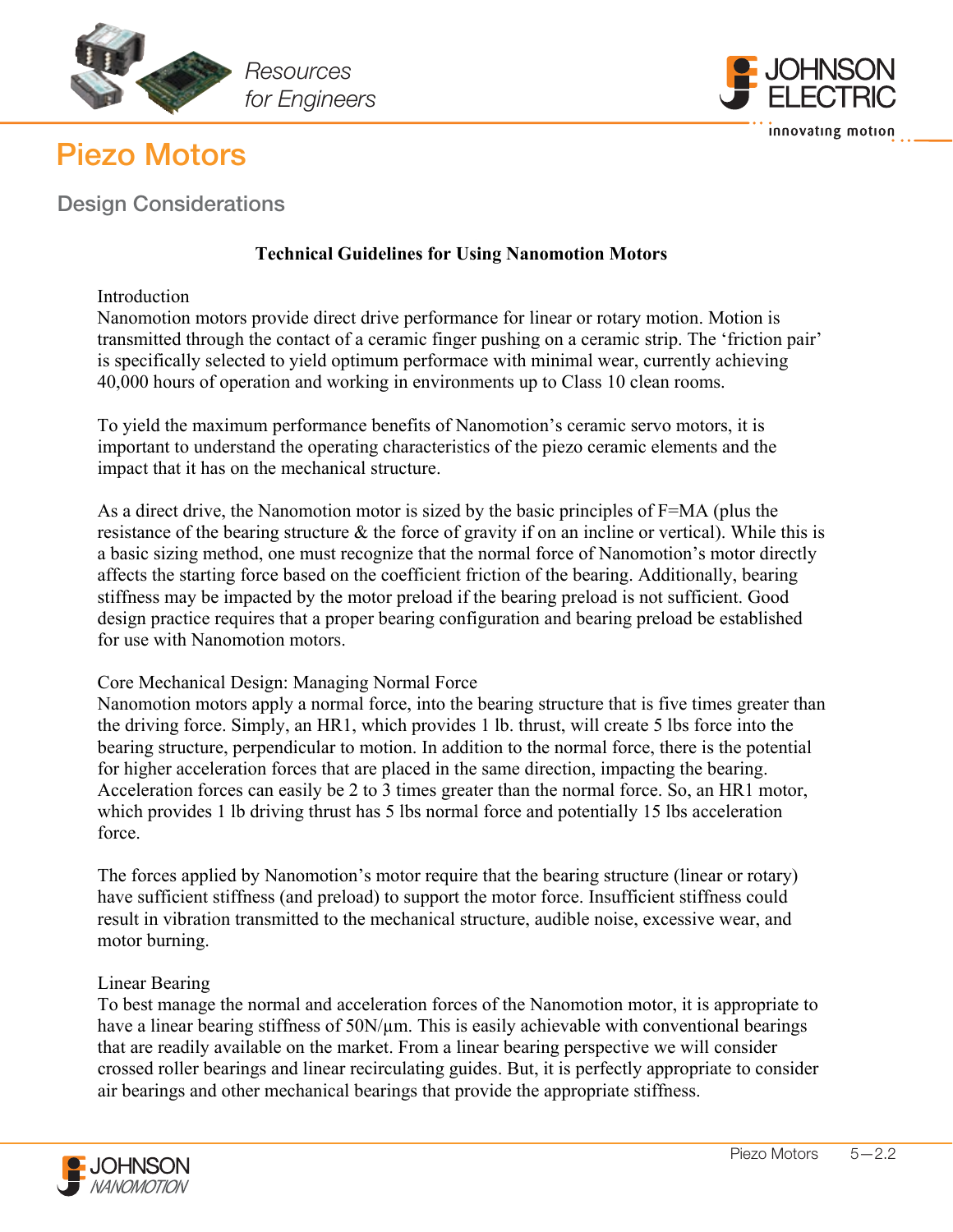



## Design Considerations

The most common linear bearings used in precision motion are crossed rollers and linear recirculating guides. While ball bushings and air bearings are acceptable technologies, they are in the minority for precision motion.

For purposes of this document we will define several types of non-recirculating and recirculating linear bearings. For the scope of this document, we will expect that motor mounting on a nonreciruclating bearing has the motor mounted along with the stationary base and the slide plate moves on its own. (The motor is not moving with the slide plate.)

### Non Recirculating Linear Bearings

There are 3 typical configurations of non-recirculating linear bearings shown in Figure 1



Within the scope of these bearings, "needle rollers" represent the highest stiffness, but crossed roller bearings are the most common. Crossed roller bearing sets or slides typically have a mechanical preload that allows the user to establish a preload or use factory defaults (removing all play in the bearing) and exercise the siffness of the bearing.

Crossed rollers are very stiff, typically measuring ~45N/µm, per roller (based on a 6mm diameter), with half the rollers carrying the load. This is perfectly sufficient for Nanomotion motors, however the bearing preload must be independent of the motor preload, meaning do not use the motor itself to create the preload on the bearing.



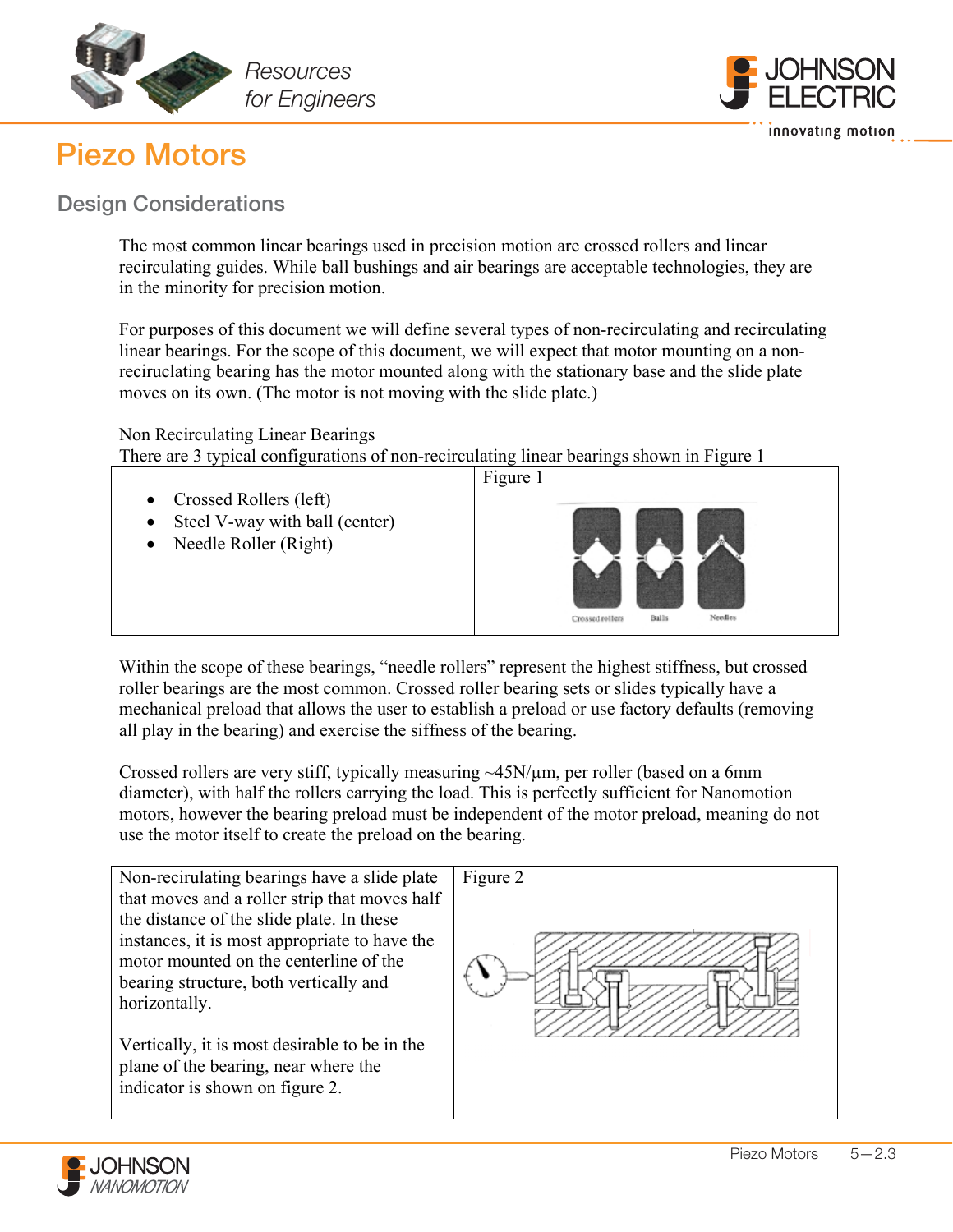



## Design Considerations



### Recirculating Linear Bearings

Linear recirculating bearings represent much greater variability, as there are may types of recirculating guides and preload levels. This results in different bearing stiffnesses in different load directions.

The initial destinction that is made relates to the contact pattern of a recirculating guide. The primary distinction is a two point or four point contact pattern, with the four point contact referred to as a Gothic Arc.

The basic difference between 2 point contact and 4 point contact is that 2 point contact touches the ball on the rolling axis, where 4 point contact has 4 points touching on non rolling axes and induces much more friction into the system.

While 2 point contact (on left) touches on its rolling diameter, it limits the amount of load capacity/stiffness in directions other than pure dyamic load, but maintains lower rolling friction.

The 4 point configuration (on right) offers much more loading in moment load capacity, but in turn, has much higher static friction, resulting in more break away force required from the motor.



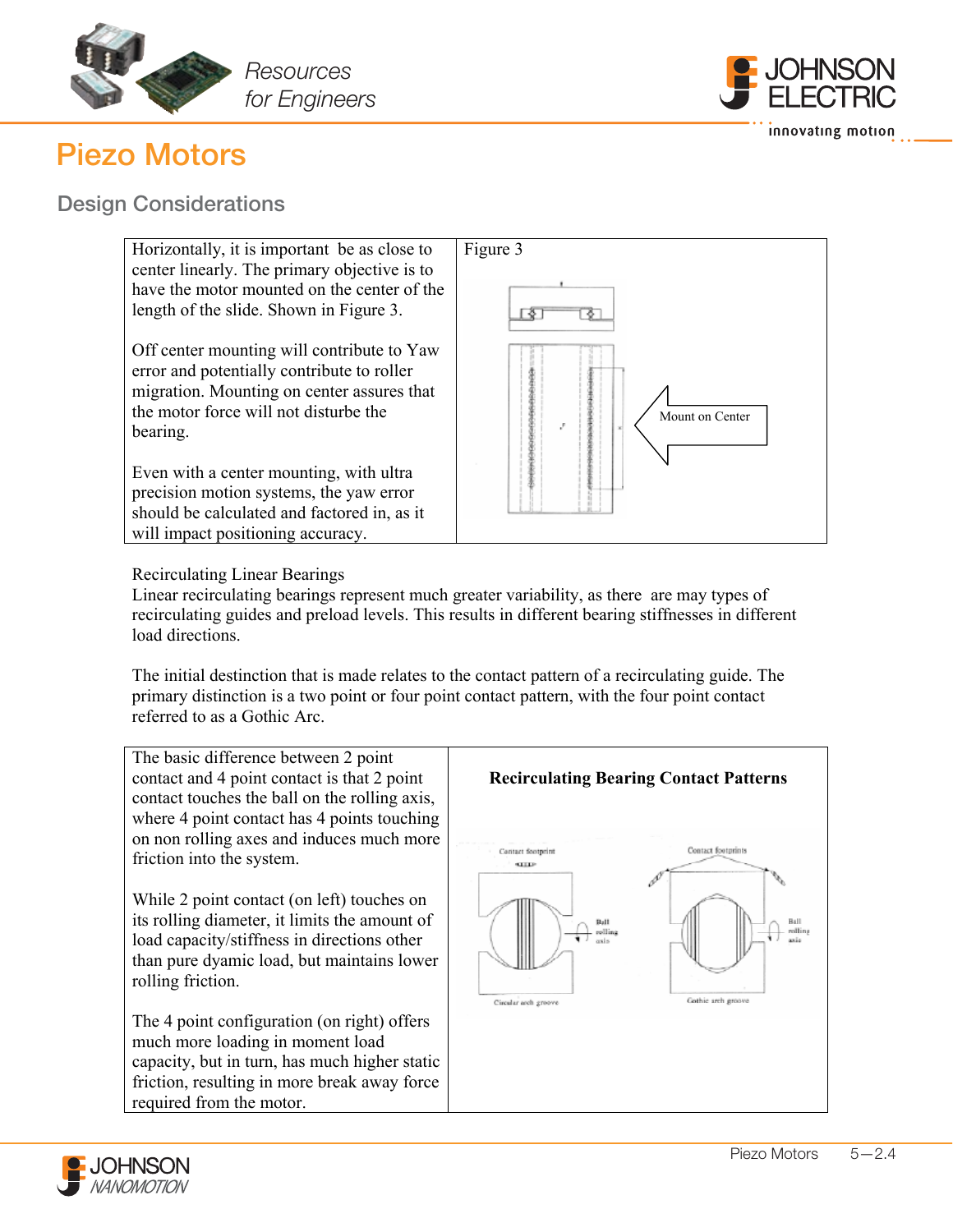



## Design Considerations



Recirculating bearings are typically used for longer travel applications, greater that 150mm, and thus are configured where the motor travels with the slide, always maintaining central contact on the bearing.

Attention must also be paid to the recirculating bearing style, as some bearings are better suited to downward loads, while others are suited to equal loads in all directions. Bearings that are suited to downward loads have minimal side load capacity. This coupled with a light preload could result in low stiffness, mechanical noise and potential wear.

For reference:

THK SSR 15 series is designed primarly for downward load, with some capacity in side direction and poor capacity in the upward direction.

THK SHS 15 series is designed for equal loading in all directions

| Bearing Type      | Preload        | <b>Stiffness</b> |
|-------------------|----------------|------------------|
| SSR <sub>15</sub> | C1             | $20N/\mu m$      |
| SSR <sub>15</sub> | C <sub>0</sub> | $70N/\mu m$      |
| RSR9K             | C <sub>1</sub> | $20N/\mu m$      |
| RSR9Z             | C <sub>1</sub> | $10N/\mu m$      |

Please note that while these numbers may not appear in the published catalogs, they are suppled by the engineering staff of the linear guide manufacturers.

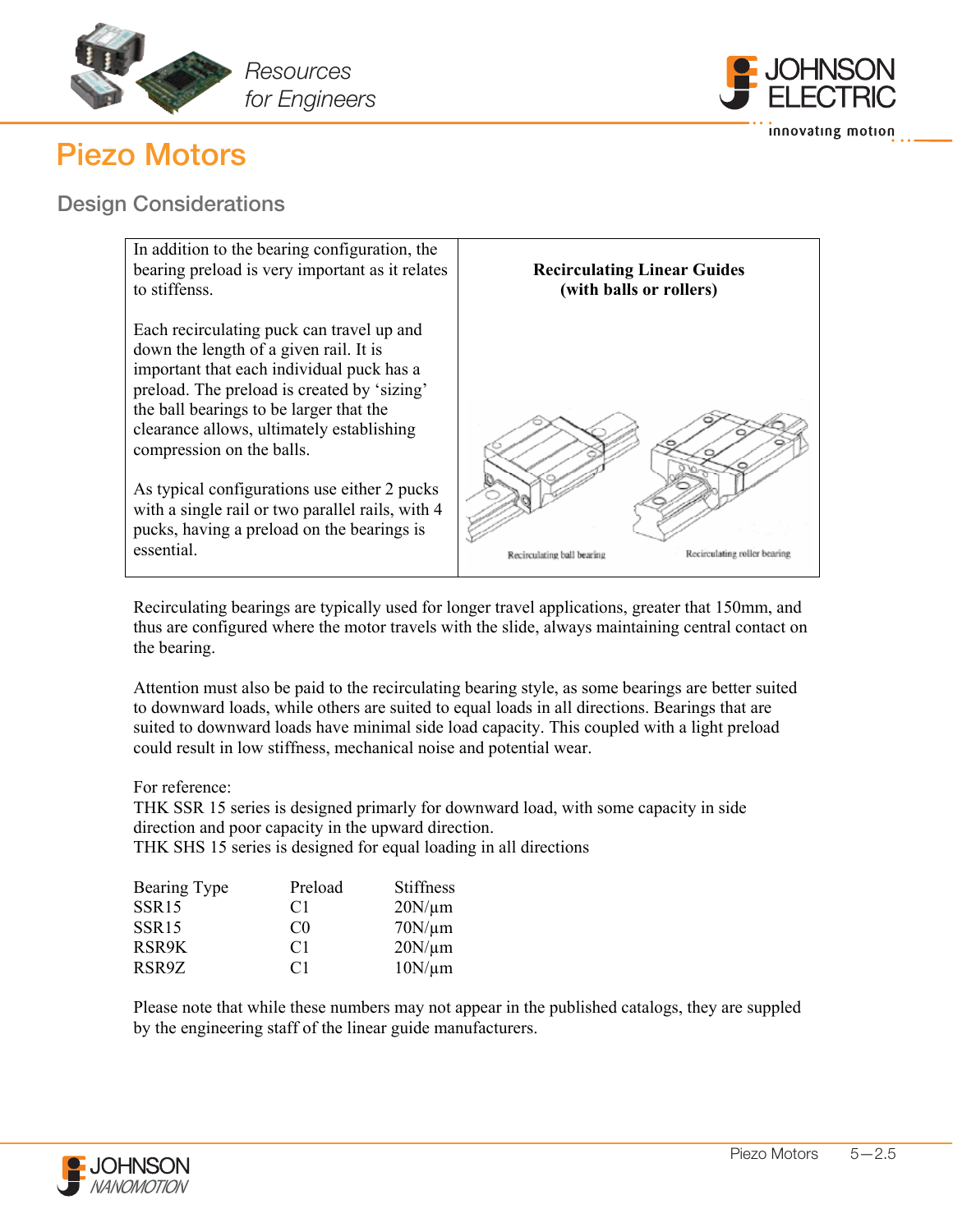



## Design Considerations

### Rotary Bearings

Rotary applications with Nanomotion motors are quite common as the direct drive motor can eliminate worm gears, belts and other rotary transmissions. In rotary applications there is design flexibility to apply the motor axially, driving on the flat surface of a disk, or radially, driving on the circumference of a ring.

| <b>Typical Axial Mounting</b> | <b>Typical Radial Mounting</b> |
|-------------------------------|--------------------------------|
| Å.                            | □                              |
| O                             | S S                            |
| $\circ$                       | $\circ$                        |
| $\circ$                       | $\Omega$                       |

As with linear bearings, the bearing stiffness is critical to the performance of the Nanomotion motor. Moreover, a single motor applied axially will induce a moment load on the bearing whereas a single motor applied radially will induce a side load on the bearing structure. In many rotary applications it is appropriate to consider the use of two smaller motors, mounted 180º apart to maintain a balanced load on the bearing. Mounting two motors that are not 180º apart, with a slightly different angle, can also help to maintain a preload on the bearing and have a positive impact.

In evaluating rotary bearings, there are 3 common types that are utilized in rotary stages: Rotary crossed roller Angular contact Deep groove radial

While the same stiffness criteria apply to rotary applications,  $50N/\mu m$ , each bearing offers different operating characteristics.

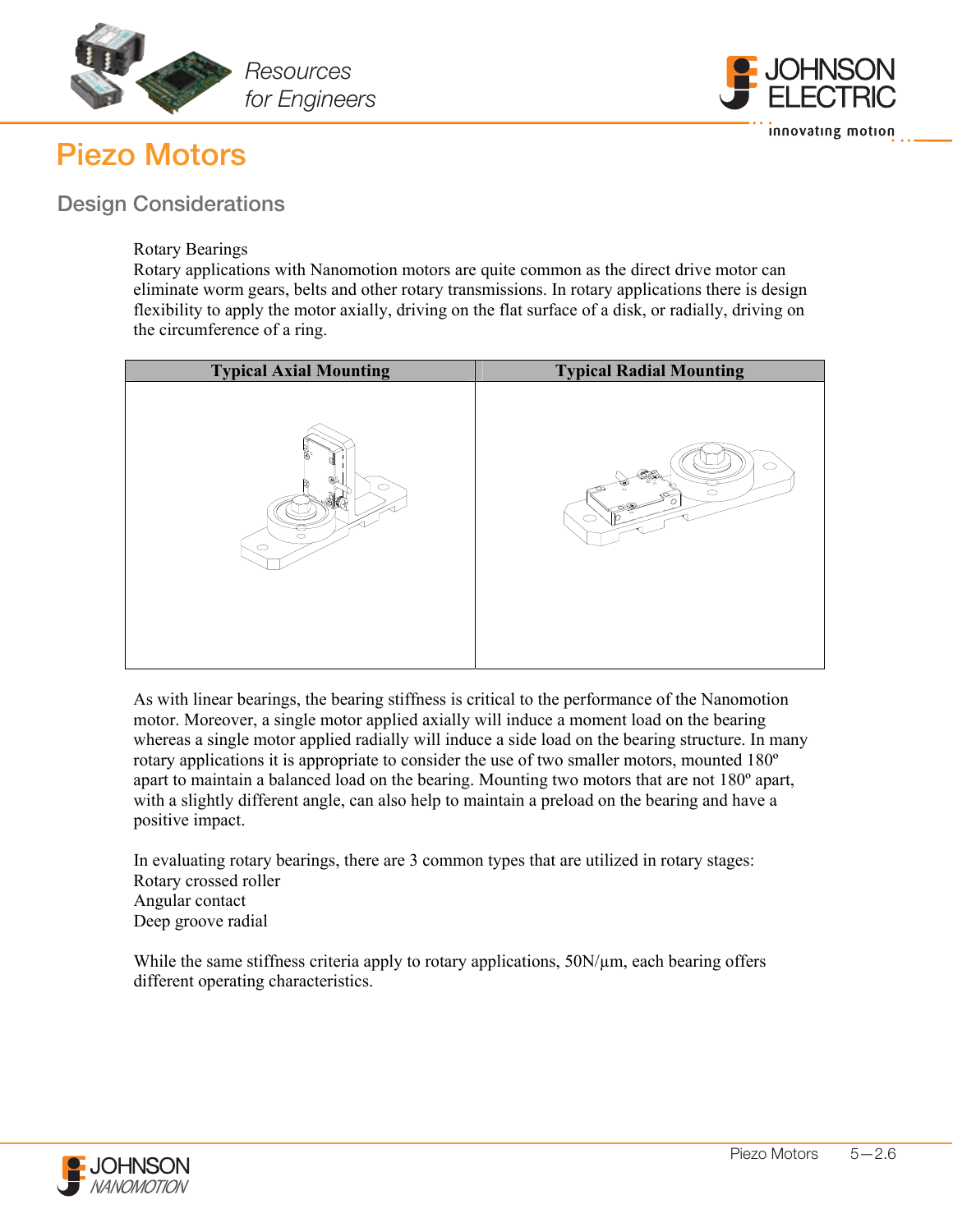



innovating motion

## Design Considerations

### Rotary crossed roller

A crossed roller bearing consists of a series of rollers with alternating axes, applied between circular machined V ways. This bearing style is very low profile and provides very high stiffness. However, as the roller bearings are not tapered, larger diameter rollers have much higher friction coefficients, based on the contact pattern.

The crossed roller bearing will offer the lowest profile and the ability to work with a single bearing. The bearing can provide sufficient stiffness in a single row, and be utilized in an axial or radial manner.



#### Angular contact

Angular contact bearings come in a variety of configurations. There are angles that are designed to provide higher axial load with good radial stiffness and there are contact angles that provide higher radial stiffness with good axial support. Typically the contact angles can range from 14º to 40º, so it is very important to understand the design of the specific bearing.

The primary advantage of angular contact bearings is that the contact angle is a two point contact that can support higher preloads, without increasing friction. Theses bearings can provide both precision and load carrying levels in an effective package.



Angular contacts are typically provided in matchground sets. These sets are provided for a variety of mounting configurations (front-to-front, backto-back), each yielding different stiffness levels in different directions.

Caution must be used in setting up these bearings to avoid mis-applying. If the bearing is reversed from the intended mounting, the load capacity and stiffness will be greatly reduced.

DB and DF will provide the axial capacity of one bearing with high radial stiffness. DT will provide double the axial stiffness when applied in the correct orientation, and no stiffness in the reverse direction.

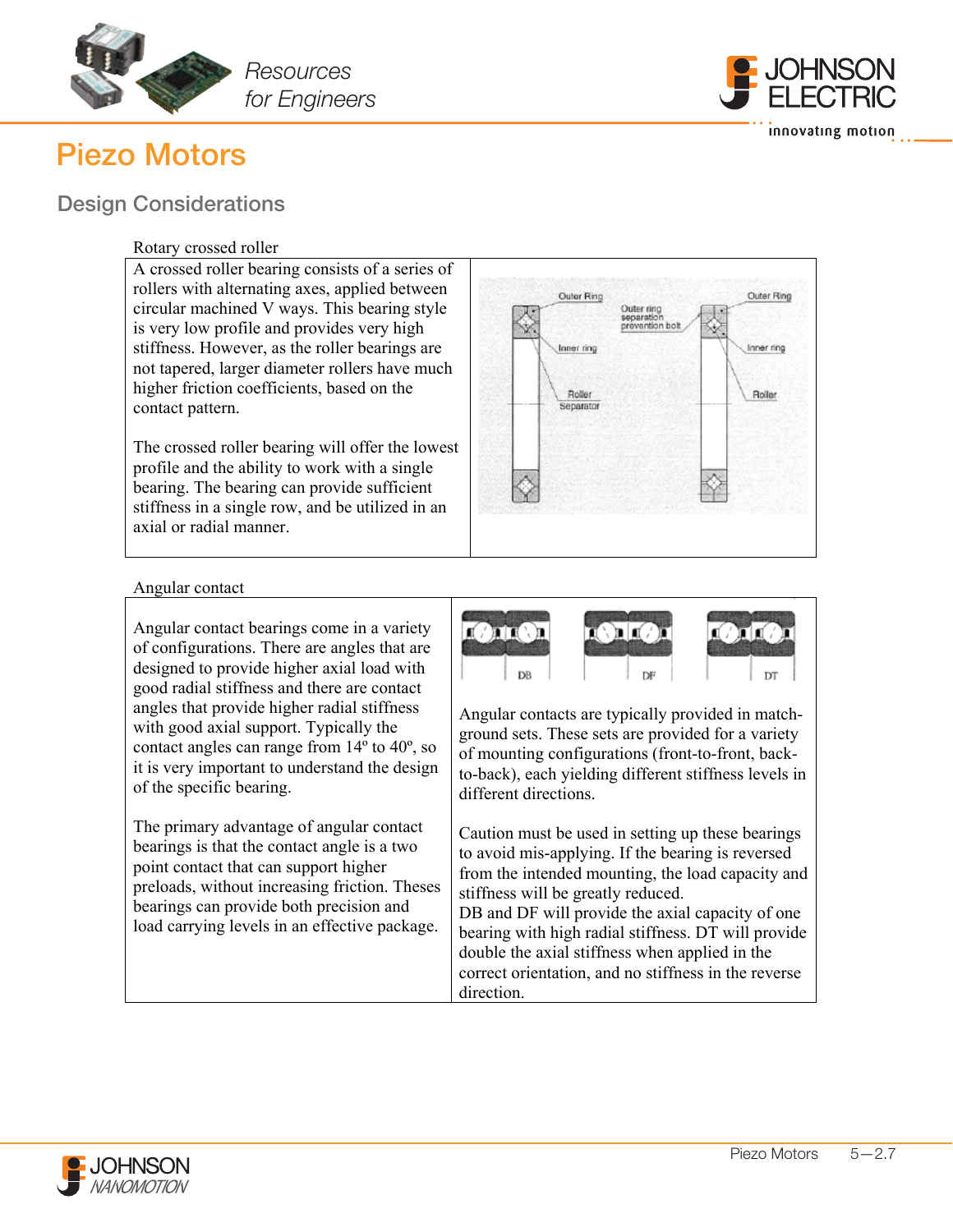



innovating motion

# Design Considerations

### Deep groove radial

| Deep groove bearings are acceptable, so long<br>as the stiffness level meets the criteria for use<br>with Nanomotion motors. These bearings<br>utilize ball bearings captured inside a deep<br>groove. They provide low friction and need to<br>be applied in pairs and preloaded. While<br>designed optimally for radial loads, this<br>bearing configuration will be physically the<br>largest, to provide optimum stiffness. | Deep groove<br>Based on the contact angle and the rolling axis,<br>it is most appropriate to use this bearing design<br>when operating radially. Use of this bearing for<br>axial motor mounting will require a large<br>bearing size and is best when multiple motors<br>are spaced around the disk for uniform loading. |
|---------------------------------------------------------------------------------------------------------------------------------------------------------------------------------------------------------------------------------------------------------------------------------------------------------------------------------------------------------------------------------------------------------------------------------|---------------------------------------------------------------------------------------------------------------------------------------------------------------------------------------------------------------------------------------------------------------------------------------------------------------------------|
|---------------------------------------------------------------------------------------------------------------------------------------------------------------------------------------------------------------------------------------------------------------------------------------------------------------------------------------------------------------------------------------------------------------------------------|---------------------------------------------------------------------------------------------------------------------------------------------------------------------------------------------------------------------------------------------------------------------------------------------------------------------------|

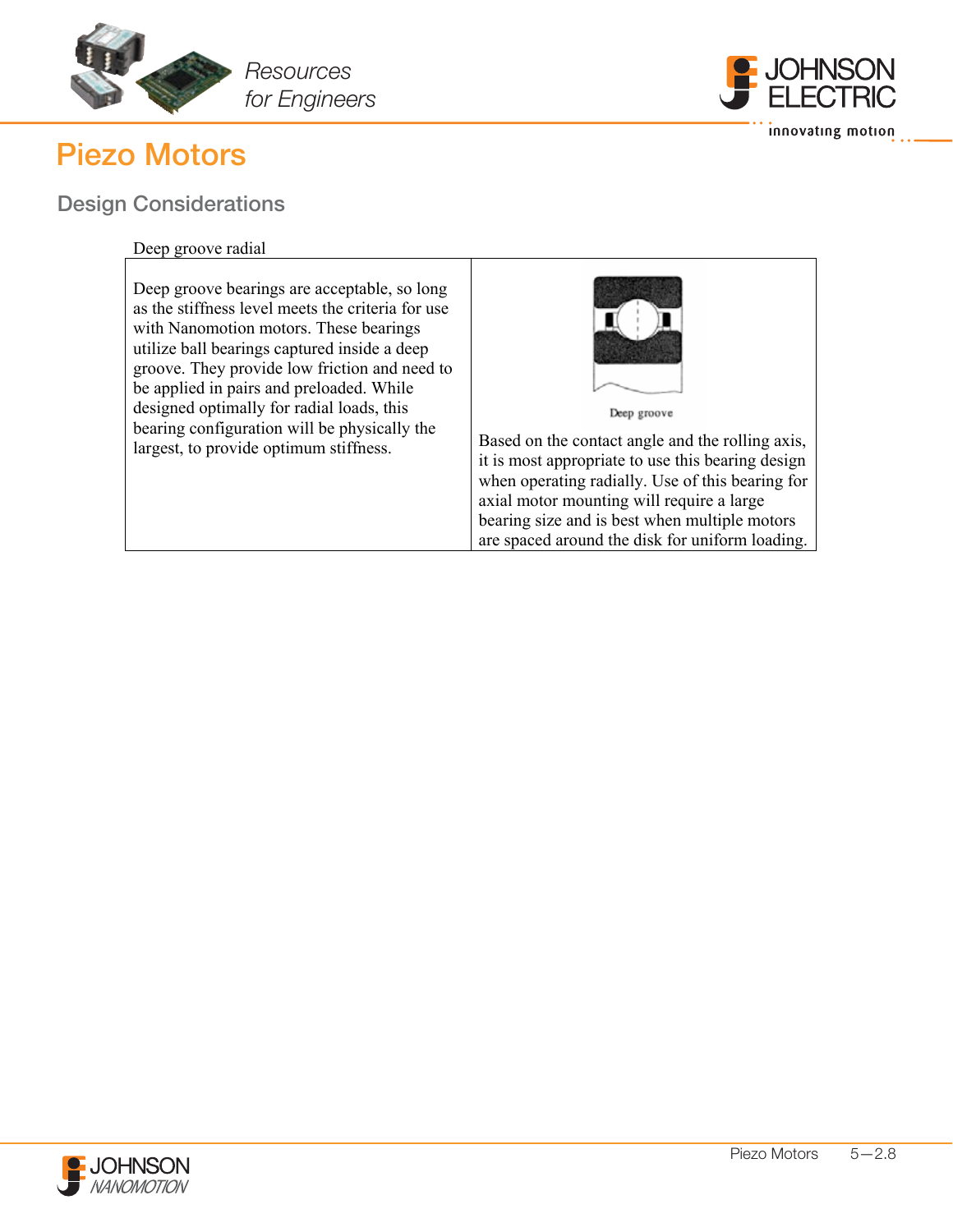



## Design Considerations

### Mechanical Mounting Tolerance

The Nanomotion motor is constructed with a spring behind each motor element. This spring is designed to provide a preload (normal force) as well as allow for mounting inaccuracies. The spring can compensate for 'out of parallel' conditions up to 50  $\mu$ m (.002").

All of the bearing types discussed provide linear accuracies well within these tolerances, but the machined mounting surfaces will contribute to linear accuracy. It should, however, be achievable to control linear straightness to 50µm in a precision motion system.

For systems that require ultrahigh resolution (below 100nm) and smooth constant velocity, it is important to maintain tighter tolerances on the straightness of motion, to optimize the servo performance.

### Motor Sizing

Each HR series motor element provides 4.4N (1 lbs) of dynamic stall force. The static holding per element is 75% of the dynamic stall force, so an HR1 motor providing 4.4N of dynamic stall force, provides 3.5N of static holding.

Based on using low friction bearings (<.007 Cof), a direct drive motor is sized by using F=MA. In addition to the mass, it is necessary to factor in the starting frictional force based on the coefficient of friction and any inclination of the axis.

While it is certainly possible to move large masses with small motors, acceleration and move profile become limited. Using a motor horizontally the following sizing formulas should be evaluated:

In sizing a permanent magnet brushless dc motor, acceleration of a load is the primary factor of consideration as the motor will require the most amount of current during this time. The acceleration force requirement is directly related to the motor's peak force capability and current limitations.

In sizing a Nanomotion motor, the primary factor is where will the work be done, in terms of speed and force. Identifying the force required at the maximum velocity will ultimately determine which motor(s) can support the application. As ceramic servo motors do not pull peak current during acceleration like a dc motor, it is based on the required speed and force to point to achieve the profile.

www.nanomotion.com

Below are basic equations (in word format) to understand the sizing process.

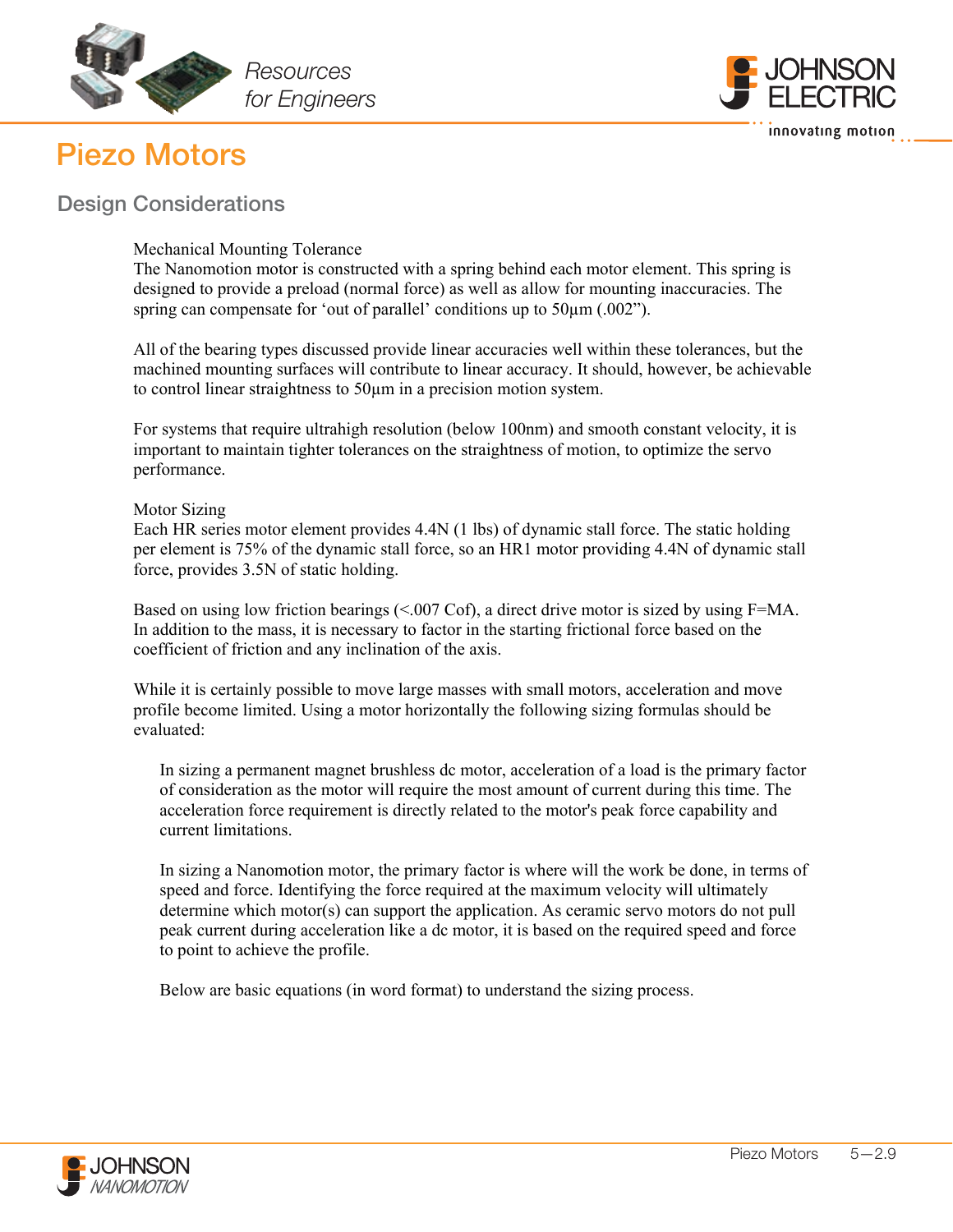





| In the equation $F = MA$<br>Peak Force = Total Mass * Rate of Acceleration                                                                 |                                                                                               |                                                                               |
|--------------------------------------------------------------------------------------------------------------------------------------------|-----------------------------------------------------------------------------------------------|-------------------------------------------------------------------------------|
| Customer weight<br>Slide weight<br>Bearing drag & Cof<br>Cable drag                                                                        |                                                                                               | The moving mass, however must include all the associated load, such as:       |
| Known Information from a Customer<br>Customer weight to move<br>Cof of bearing structure<br>The Motion Analysis consists of the following: | Move distance (for typical move & total travel)<br>Thrust force if any (mounting orientation) | Time to make move (which we break down into accel time, run time, decel time) |
| Max Speed<br>(mm/sec)                                                                                                                      | $=$                                                                                           | <b>Distance Traveled</b><br>Run Time + (Accel Time/ $2 +$ Decel Time/ $2$ )   |
| Max Accel (Decel)<br>$(mm/sec^2)$                                                                                                          | $=$                                                                                           | Max Speed<br>Accel (Decel) Time                                               |
| Distance Traveled<br>During Accel (Decel)<br>(mm)                                                                                          | $=$                                                                                           | Max Speed * Accel (Decel) Time<br>$\overline{2}$                              |
| Distance Traveled<br>During Con Velocity<br>(mm)                                                                                           | $=$                                                                                           | Max Speed * Run Time                                                          |
| Move Time<br>(Sec)                                                                                                                         | $=$                                                                                           | Accel Time + Run Time + Decel Time                                            |
| Cycle Time<br>(Sec)                                                                                                                        | $=$                                                                                           | Move $Time + Dwell Time$                                                      |
| Duty Cycle<br>$(\%)$                                                                                                                       | $=$                                                                                           | Move Time<br>$*100$<br>Cycle Time                                             |

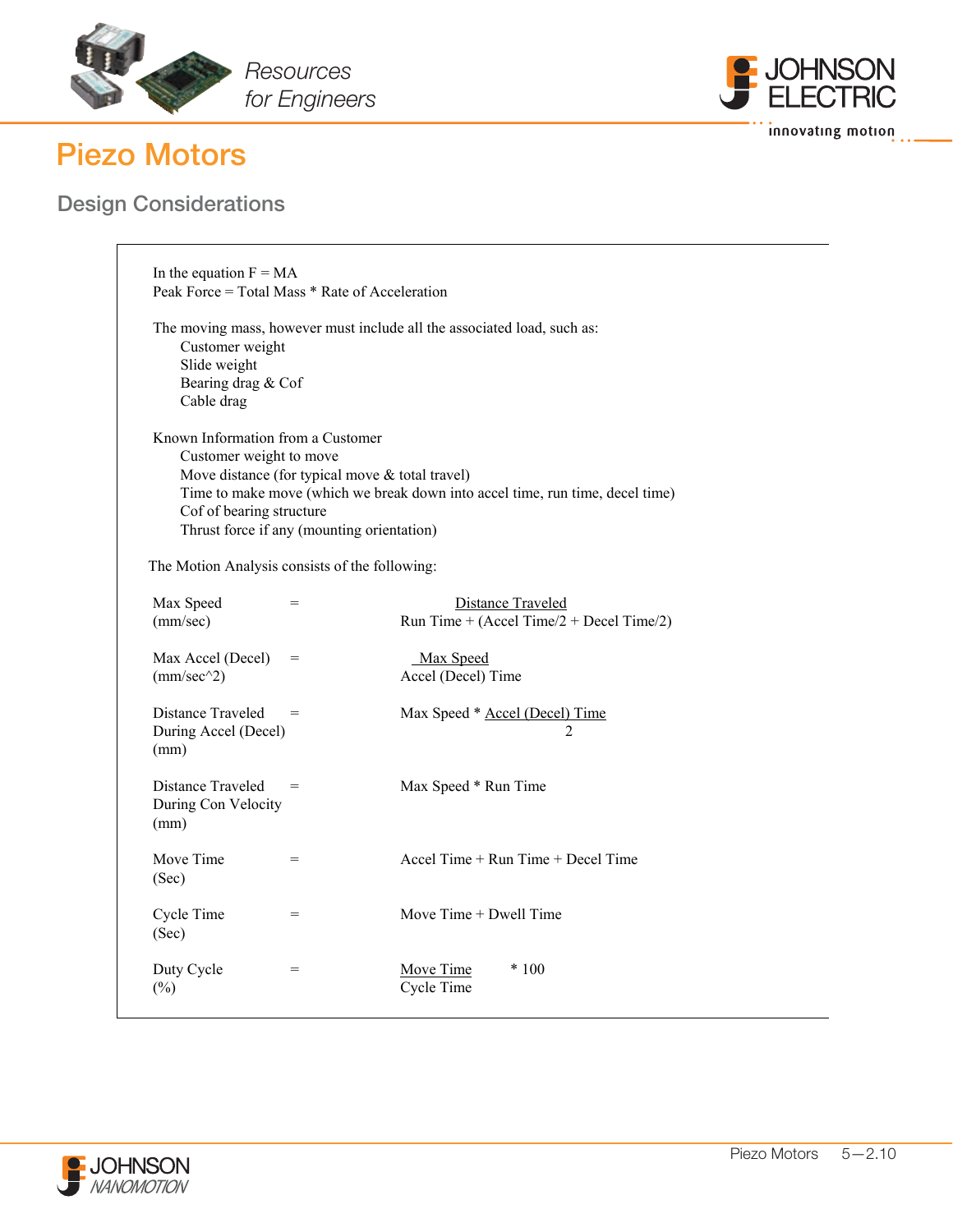



innovating motion

Design Considerations

| The Force Analysis Consists of the Following:  |                                                     |
|------------------------------------------------|-----------------------------------------------------|
| $\text{Acceleration}$ (Decel) Force $=$<br>(N) | Moving Weight * Max Acceleration (Decel) $(m/sec2)$ |
|                                                | REVIEW NANOMOTION SIZING TOOL                       |

Sizing Example: Requirements: Total moving mass (moving part of stage plus payload),  $M = 1Kg$ Travel,  $X = 0.01$  m (horizontal orientation) Total move time,  $T = 0.1$  sec (not including settling time) Motion profile: trapezoidal, accelerate for 1/3 of the total time, move at constant velocity for 1/3 of the total time, decelerate for 1/3 of the total time Calculate: Acceleration / deceleration, A =  $4.5 * X / T^2 = 1 * 0.01 / 0.1^2 = 4.5$  m/sec<sup>2</sup> Maximum velocity,  $V = 1.5 * X / T = 1.5 * 0.01 / 0.1 = 0.15$  m/sec Acceleration force,  $Fa = M * A = 1 * 4.5 = 4.5 N$ 

Add additional forces (bearing friction, load force, gravity/inclination, etc.) to obtain total force Ft. Let's neglect in this example.



www.nanomotion.com

Plot the point {Ft,V} on the Force/Velocity curves. See figure below. Select the motor whose curve is **above** the {Ft,V} point. In this case it would be an HR4.

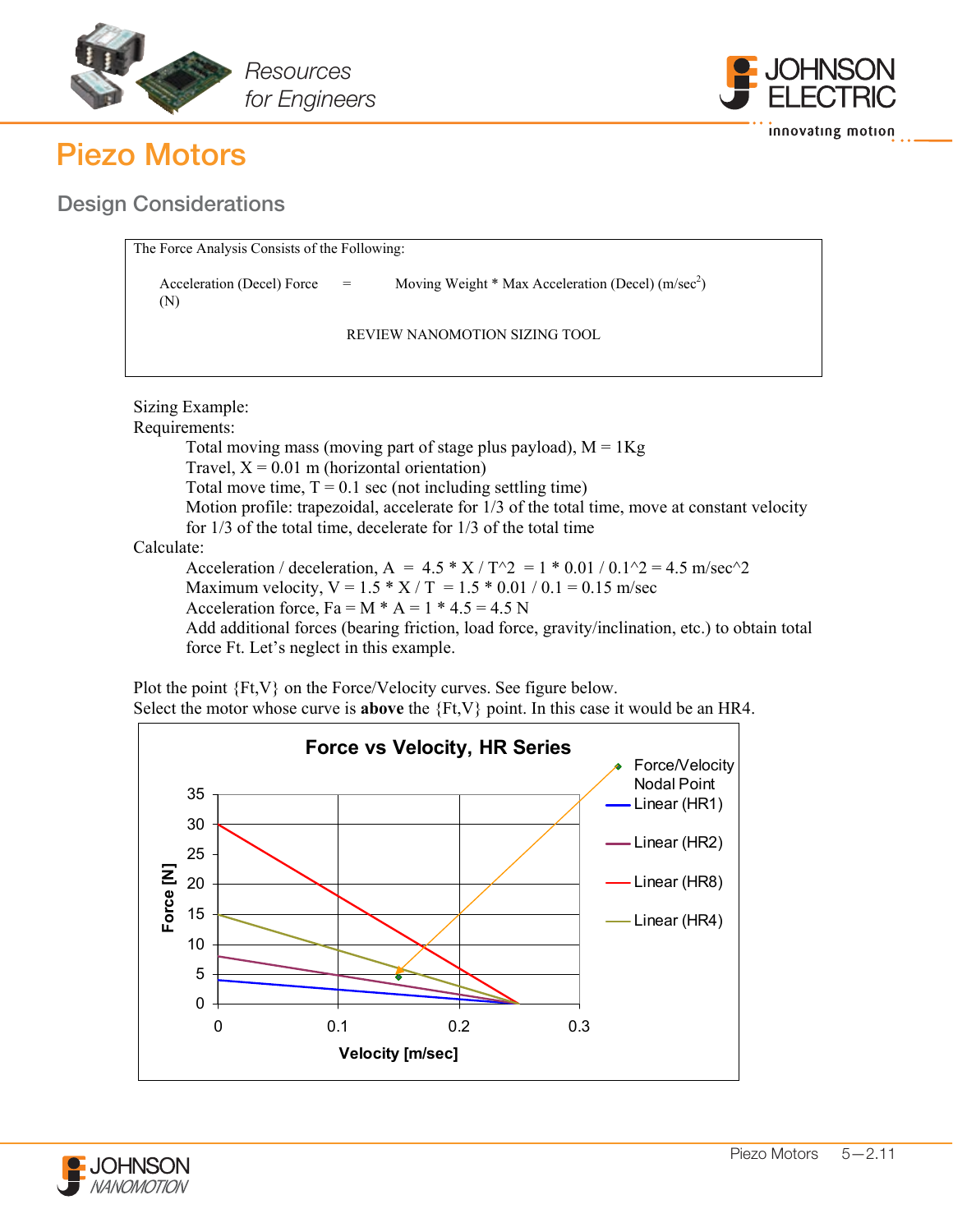



## Design Considerations

### Settling Time

The achievable settling time is mainly dictated by the damping of the motor and the natural frequency of the system. A typical number of three cycles is required for the motor damping to damp the system vibration along the motion axis, so the settling time will be roughly according to the following formula:

 $T_s = 3/Fr$ 

Where Fr is the natural frequency of the system, and is calculated according to the following formula:

$$
Fr = \frac{1}{2\pi} \sqrt{\frac{K}{m}}
$$

Where: K - stiffness of the motor in Newton/meter m - mass of the moving part in Kg

If the desired natural frequency is higher than the one calculated for a given configuration, adding another motor in parallel or in tandem will increase the system's natural frequency due to the increased stiffness. The combined stiffness of several motors is the algebraic sum of the stiffness of the individual motors. One should recalculate the natural frequency using the combined stiffness of the motors. It is worthwhile to note that the effective motor stiffness increases under close loop operation.

Driving vertically with a motor that actuates based on friction requires specific consideration to the static load, separate from the dynamic force. As a rule of thumb, each 4.4N element can drive 120 grams vertically. Beyond this a counter balance should be considered. This can be in the form of a spring, a continuous force gas spring, or opposing weight.

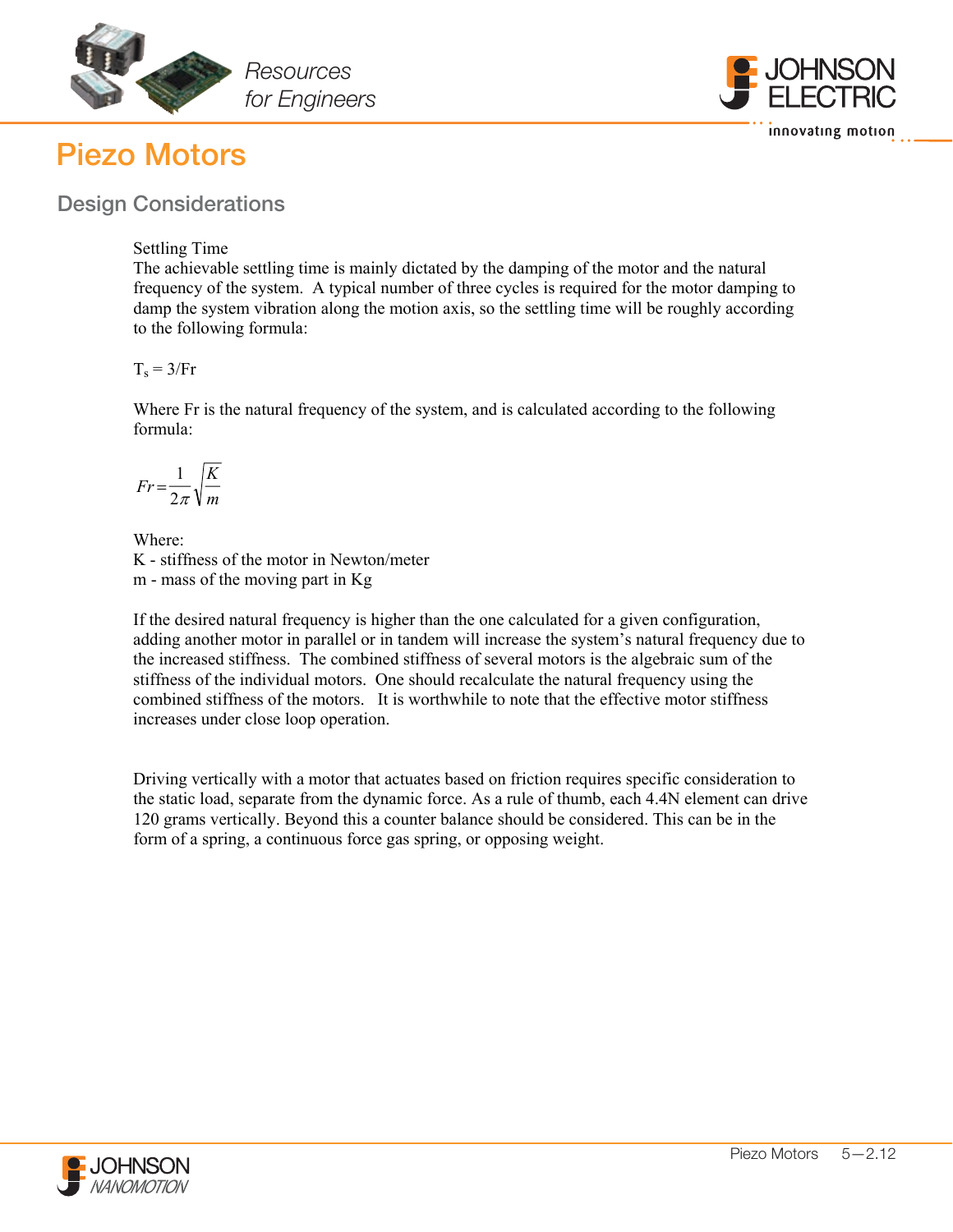



Design Considerations

Mechanical Assembly Procedures and Safeguards

### *WARNING: NEVER OPERATE THE MOTOR UN-LOADED, WITHOUT PRELOAD AGAINST A NANOMOTION DRIVE STRIP.*

Proper mounting procedures are described in each motor manual, with preload being set by a shim (provided with ST, HR1 & HR2 motors), or a cam (internal to the HR4 & HR8 motors). The motor should be mounted perpendicular to travel, with the arrows on the motor label indicating the direction of travel.

In applications utilizing the HR4  $\&$  HR8 motors, it is important to avoid compressing the motor against the ceramic strip, prior to engaging the cams. This additional force will result in a higher that expected preload. If there is a concern about controlling the force during mounting it is acceptable to use a shim, when the fingertips are in a retracted position, up to 15µm thickness. This will assure that the motor elements are not 'over compressed' against the drive strip.

Always make sure the mechanical travel does not permit the motor fingers to become disengaged from the ceramic drive strip. The fingertips should remain in a compressed state at all times.

Most Nanomotion provided drive strips have a 3M acrylic tape bonded to them. Nanomotion can provide the specification on the tape for those customers who require it. When applying the ceramic with the tape, make sure there are no air bubbles and the ceramic strip is applied to a clean surface. After adhering the drive strip, secure it with two drops of epoxy, per the instructions in the manual, to prevent any motion in sheer.

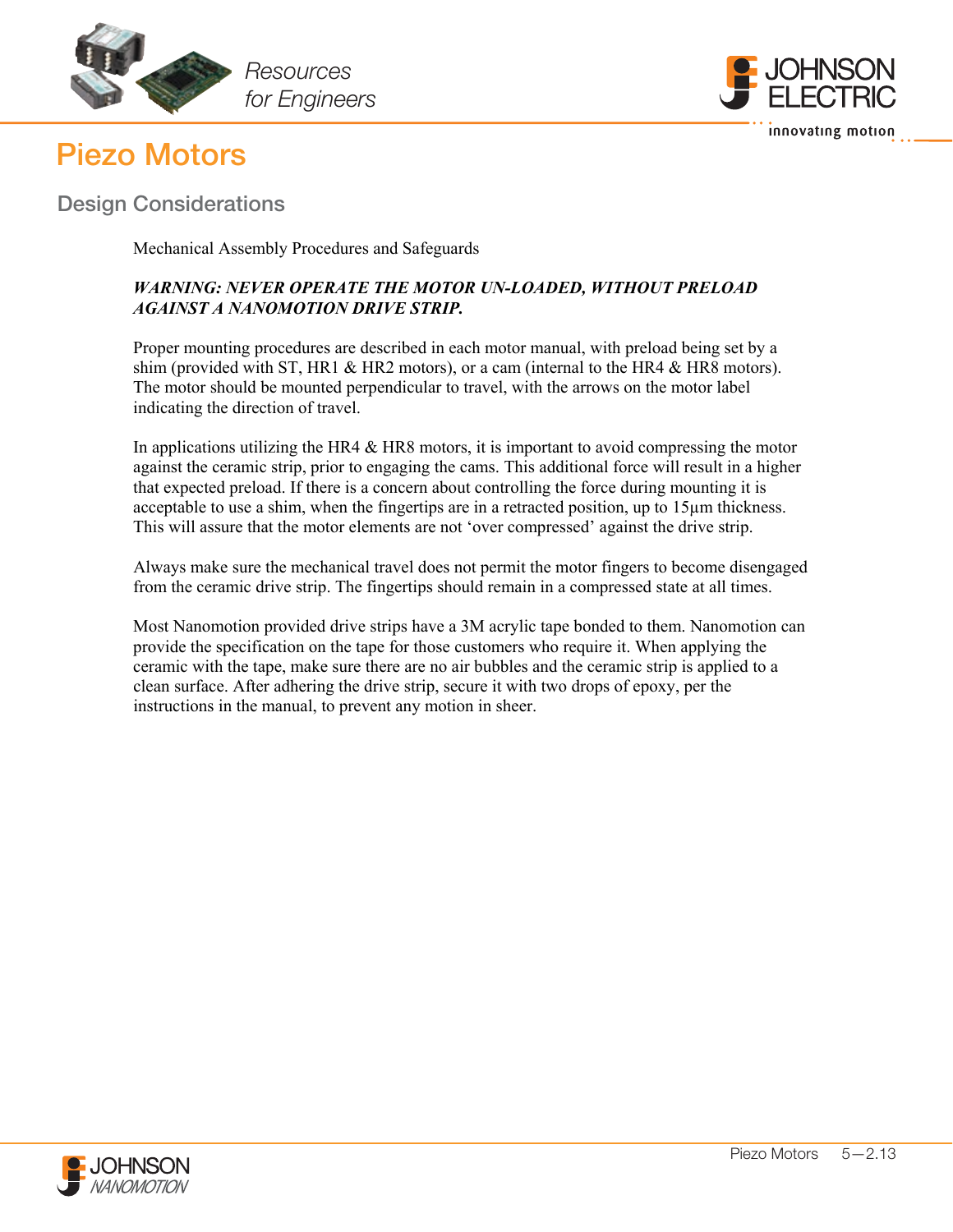





Electrical Interface

Nanomotion's motors run at resonant frequency and are sensitive to the capacitance of the electrical circuit. Changing cable lengths will affect the total capacitance. There are guidelines provided in Nanomotion's catalog and manuals as to the acceptable cable lengths.

In addition to the cable length from the motor to the amplifier, caution should be used if third party cable is used. Nanomotion provides motors with specific low capacitance cable at: Standard motors: 64pF/foot Vacuum motors: 13pF/foot

If the capacitance of the electrical circuit is too high, the full performance of the motor will not be realized. Nanomotion can provide guidelines for testing capacitance.

### Motor Connection

- <sup>o</sup> Connect a ground wire from the motor to the amplifier chassis screw.
- <sup>o</sup> Connect the amplifier's analog ground to the controller's analog ground (even when using differential command).
- <sup>o</sup> Tie un-used +Vin or –Vin amplifier inputs to amplifier's analog ground.
- For AB1A, AB2 and AB4: need the controller to generate an active low enable signal  $(ACTIVE = short to ground.)$  AB5 supports both active high and active low.

Conditioning (burn-in)

- <sup>o</sup> Must condition motor before tuning and any time after a motor has been removed and re-mounted
- <sup>o</sup> Limit command to 5V and use "Abort on Position Error" at the controller to protect the motor during initial integration and conditioning.
- <sup>o</sup> Conditioning cycle: 4 hours minimum at 50 mm/sec, 50% duty cycle max, running end-to-end in an open loop condition. The CCS drive strip should condition for  $\sim$  18 to 20 hours

- $\circ$  Condition at ambient never in vacuum
- $\circ$  At the end, wipe the ceramic with isopropyl alcohol without retracting the fingers

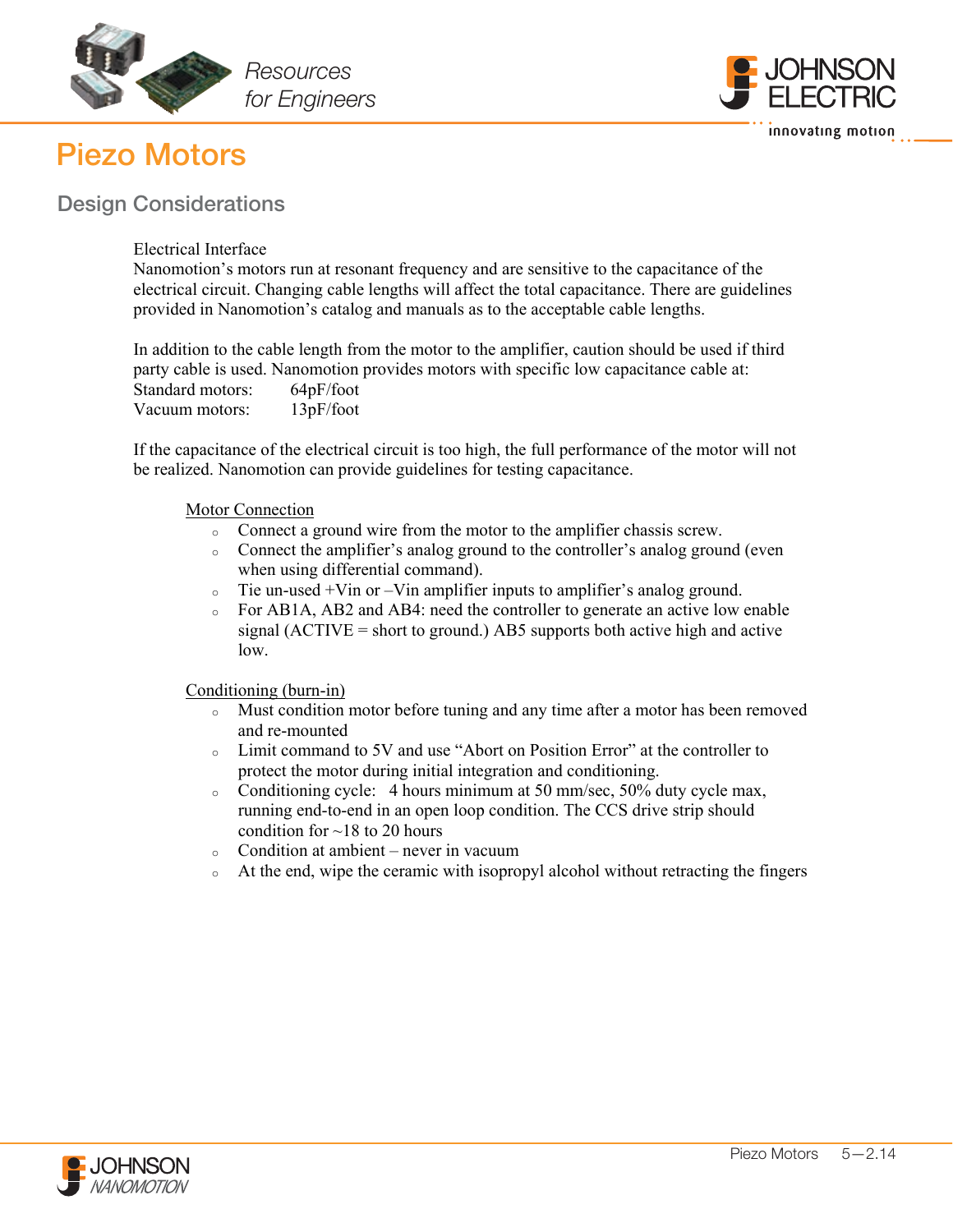





### Tuning

Nanomotion offers a variety of amplifiers that provide a wide range of performance benefits. From a tuning perspective, there are 2 main differences between the amplifiers that should be understood:

- 1. The AB5 amplifier, which linearizes the voltage to velocity profile and can work with any servo controller.
- 2. The AB1A, AB2, and AB4 which has a dead-band and should use a simple firmware algorithm to facilitate good performance

#### The Voltage to Velocity profile is represented in a simple graph as shown.



The use of the deadband algorithm requires that command threshold be established, which is the point when motion starts. This point can typically range between .8 and 1.5 volts. Depending on the specific drive, motor and mechanical structure, the deadband can be slightly higher or lower.

Once the deadband value is identified, establish the command setting at 60% to 70% of this number. So if the deadband measured  $\pm 1$  volt, establish .6 to .7 volts as the deadband. This number may not necessarily be the same in both directions.

The AB5 amplifier utilizes typical tuning values, similar to that of a brushless dc motor. There is no need for any special algorithm and tuning can start with  $Kp$  (leaving Ki & Kd at zero). Kp will provide stiffness of the system, Kd will provide damping and Ki will support the ability to achieve final positioning.

Once the tuning parameters have yielded the desired performance vary each parameter by  $+/-$ 20% and re-confirm performance. This will ensure that the parameters are robust and capable of supporting any small changes in the mechanical structure.

www.nanomotion.com/www.nanomotion.com